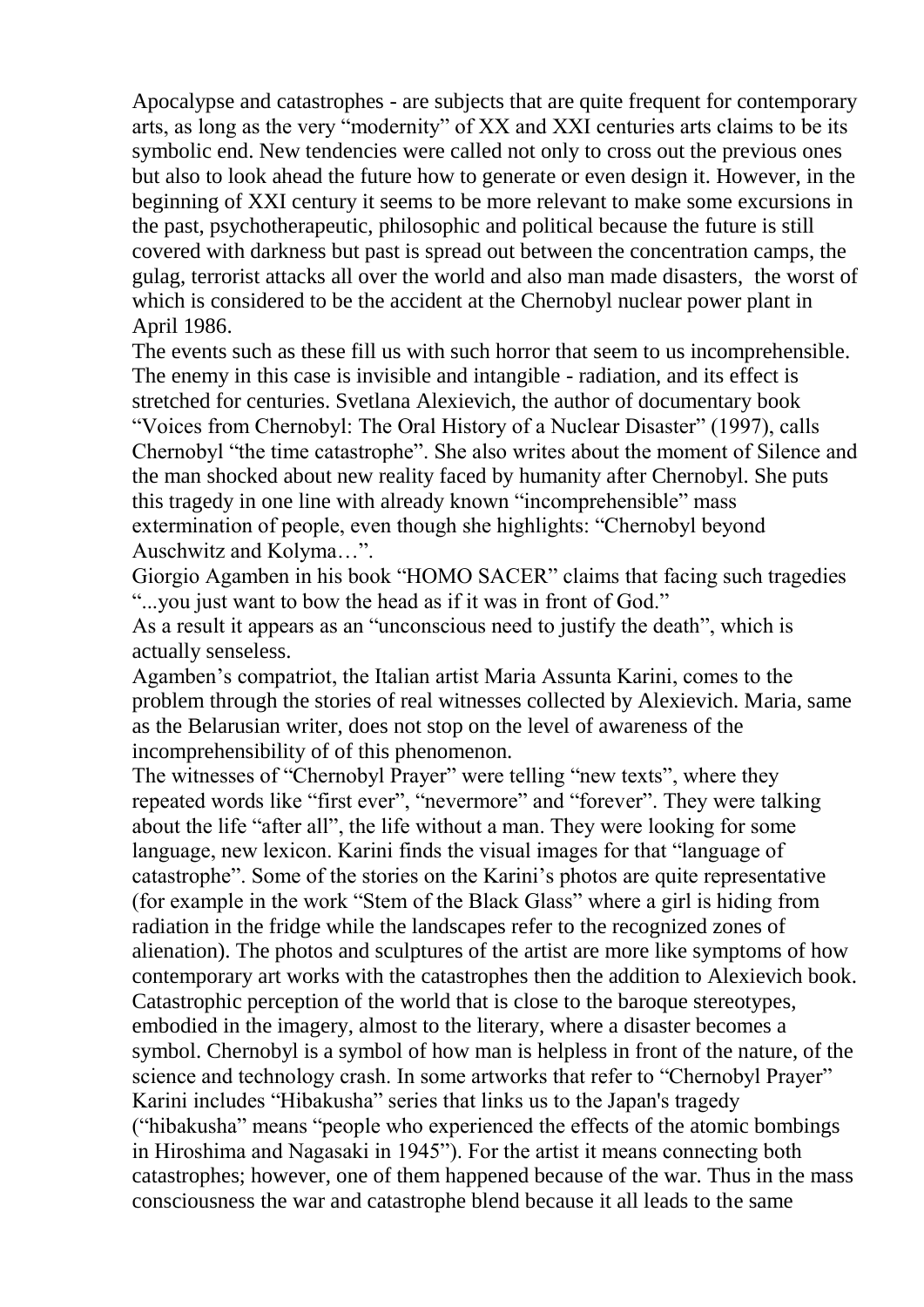experience of mass humiliation. All the witnesses claim the same experience of what is impossible to survive.

Karini, using traditional medium, refers to the tradition of memorial sculpture, monuments to the victims or heroes. In installations and performances of the artist these two, usually separated, subjects are crossing and the function of pedestal moves from only functional (to associate the object with the surrounding and the audience) to informative. For example, in the "Sindone que corpus induit et vestigia eius servavit" installation the pommel horse acquires features of some machine where a man is trying in vain to save his life. The machine here also looks like a little human (in order to have its life saved). In a catastrophe situation, as witnesses claim, the machines stop but at the same time people, the very bodies are still functioning trying to fight. It highlights the strength of a man as a biological species and the heroism of the rescuers. At the same time the human body changes, mutates, needs "new clothes". Quite often there are some gears like "clutches" that recall surrealistic objects by their form. It could substitute unprotected hands of the people who were cleaning blockages near the reactor.

Very heavy iron shoes in the project "Hibakusha" made like Japanese geta sandals, create a distance between man and contaminated soil. "New human inhuman business - burying soil in the soil, "- Alekseevich writes about the practice of burying infected ground formations in concrete bunkers.

Shoes equipped with silk stripes with handwritten DNA formulas modified by ionizing radiations. In the other projects the artist uses mixture of ciprofloxacin and synthetic human protein BPI, that doctors use for radiation disease treatment. Still, the shoes in "Hibakusha" remind of the very atomic reactors in their form. Women who wear such shoes are tied to the source of their pain but at the same time they stand on it. Their pedestal fixes these women in such a role. This shoes refer to the wives of the dead liquidators so expressively presented in the book, because they are the only ones left as witnesses of deaths of real bystanders - the rescuers who died.

The "true" witnesses, by Agamben, are the people who did not witness and could not do it because they are already dead, The silence of such figures is effectively presented as ground meat in plastic bags that is gently holded by three ladies post-apocalyptic Graces. There are decaying bodies of their irradiated husbands and their unborn children, and children who was born with pathologies that are incompatible with life, those who will no longer claim their witness about this accident and its consequences.

In Karini's work the heroes are women who remained to live with the knowledge of how Chernobyl's victims died. Almost completely naked they stand with no move no participation, showing the nudity of their witness and helplessness. Their white off size underwear refers to hospital or funeral clothes. Dead bodies could be dressed off size, as one of witnesses explained how she tried to put on shoes on her dead husband-rescuer whose body was bloated of the radiation sickness. The obvious reference of "Hibakusha" series to Vanessa Beecroft's performances helps us to understand this work as silent expectation of the Day of Judgement as it was interpreted by Agamben.